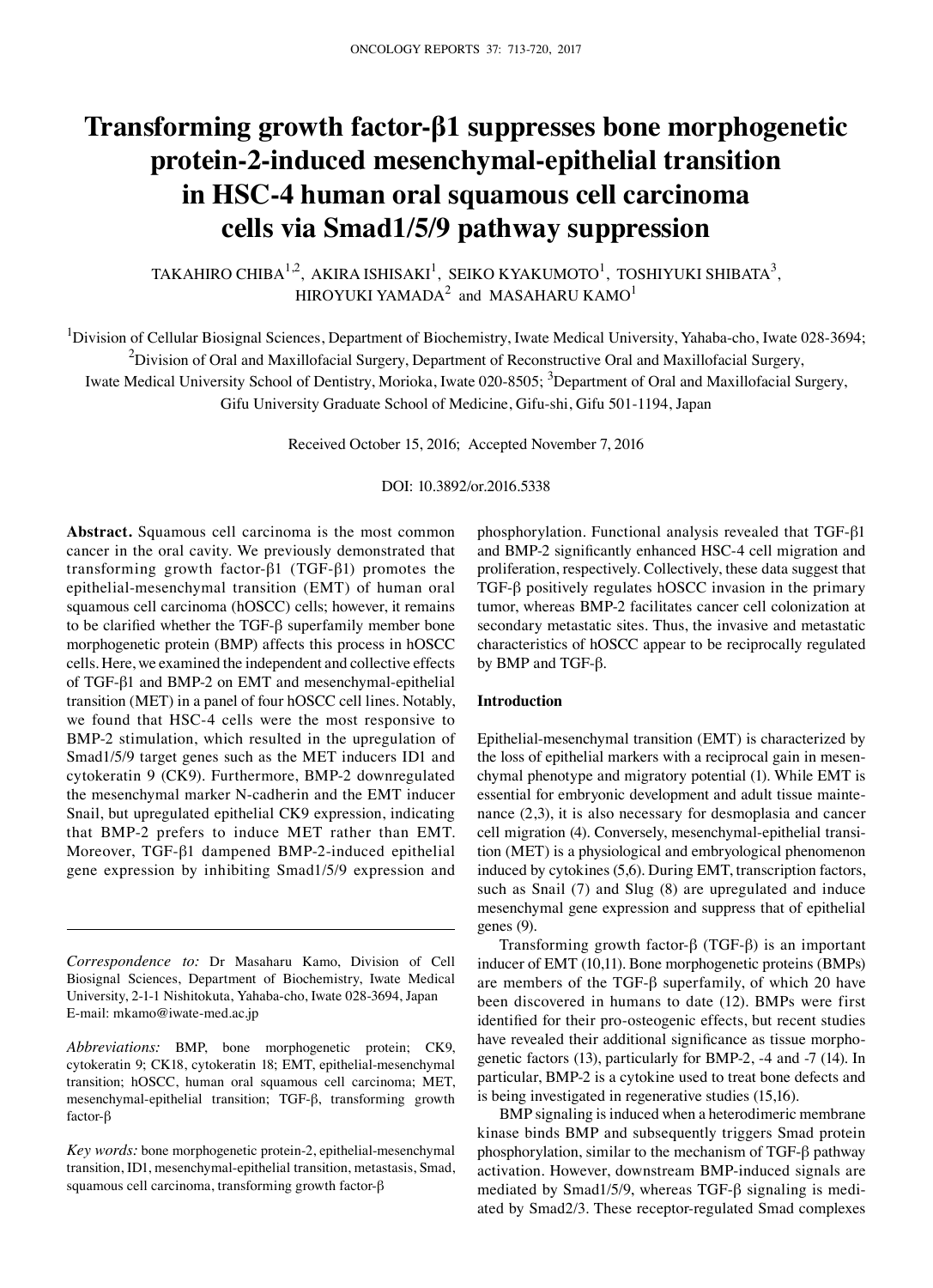(Smad1/5/9 and Smad2/3) bind the common mediator Smad4, and collectively translocate into the nucleus. The Smad complex then binds the DNA promoter region upstream of target genes to induce their expression (17). The effects of BMP on cancer cells are relatively uncharacterized when compared to those of TGF-β, but generally thought to promote EMT (18,19). However, BMP-2 was recently reported to suppress EMT in the presence of TGF-β (20). Thus, the overall effects of BMP on EMT likely depend on the cellular context.

Squamous cell carcinoma is the most common cancer of the oral cavity in humans (21,22). Although BMPs are thought to be involved in cancer metastasis, the mechanisms underlying BMP-induced EMT/MET have not yet been clarified at the molecular level (12). Nevertheless, a few studies have demonstrated the positive effects of BMP on cancer progression using human oral squamous cell carcinoma (hOSCC) cell lines and carcinoma tissue (23-26). Moreover, while bone is a major target for hOSCC metastasis (26,27), the cellular and molecular mechanisms facilitating this process remain to be elucidated.

Previous studies by our group revealed that TGF-β1 responsiveness was correlated with EMT-related gene expression in six hOSCC cell lines. Notably, TGF-β1 enhanced the migration of HSC-4 hOSCC cells via the Slug/Wnt-5b/MMP-10 and integrin α3β1/FAK signaling axes (28,29). Since cells are subjected to multiple simultaneous signals from extracellular ligands and must then integrate and interpret them, this study investigated the independent and collective effects of TGF-β1 and BMP-2 on EMT and MET in HSC-4 cells. In addition, we evaluated how TGF-β1 affects the BMP-2-induced MET in HSC-4 cells at the molecular level.

### **Materials and methods**

*Materials.* Cell lines were obtained from the Japanese Collection of Research Bioresources (Osaka, Japan). Recombinant human TGF-β1 and BMP-2 were purchased from Peprotech, Inc. (Rocky Hill, NJ, USA). The TGF-βR1 kinase inhibitor SB431542 was provided by Merck-Millipore (Frankfurt, Germany). The BMP type I receptor kinase inhibitor LDN-193189 was purchased from Selleck Chemical (Houston, TX, USA). The proteasome inhibitor MG132 was obtained from Merck Millipore. The protease inhibitor cocktail and phosphatase inhibitor cocktail 1 and 2 were purchased from Sigma-Aldrich (St. Louis, MO, USA). All of the other reagents were of analytical grade.

*Cell culture.* All of the cell lines were grown at 37˚C in  $5\%$  CO<sub>2</sub>. Human HSC-2 and HSC-4 squamous cell carcinoma cells were cultured in MEM (Sigma-Aldrich) supplemented with 10% fetal bovine serum (FBS) (Gibco, Rockville, MD, USA). SAS cells were cultured in RPMI-1640 medium (Gibco) supplemented with 10% FBS. HSC-3 cells were cultured in DMEM (Sigma‑Aldrich) containing 10% FBS. The culture medium was replaced with serum-free medium 24 h prior to cytokine-stimulated experiments. In the majority of experiments,  $2.0x10<sup>5</sup>$  hOSCC cells were cultured in 500  $\mu$ l serum-free media containing 10 ng/ml TGF-β1 or 20 ng/ ml BMP-2 for the indicated time-periods in 24-well tissue culture plates.

*Western blot analysis.* For Smad phosphorylation analysis, 3.0x106 cells were lysed in RIPA buffer (Sigma-Aldrich) containing a protease and phosphatase inhibitor cocktail (Sigma-Aldrich) and the protein content was assessed with a BCA reagent (Thermo Fisher Scientific, Waltham, MA, USA). To examine marker protein expression,  $1.0x10<sup>6</sup>$  cells were cultured in a 6-well plate in serum-free MEM with or without 10 ng/ml TGF-β1 for the indicated time-points. Harvested cells were homogenized in SDS sample buffer containing a protease and phosphatase inhibitor cocktail (Sigma-Aldrich). Proteins were separated by 12.5% SDS-PAGE (ATTO Co., Tokyo, Japan) and subsequently transferred onto PVDF membranes (Merck Millipore). The membranes were probed with the primary antibodies, including rabbit anti-Smad1 (#6944) and rabbit anti-Smad5 (#9517; both from Cell Signaling Technology, Beverly, MA, USA), rabbit anti-Smad9 [Smad8 (R-64); Santa Cruz Biotechnology, Inc., Santa Cruz, CA, USA] and rabbit anti-phospho-Smad1 (Ser463/465)/Smad5 (Ser463/465)/Smad9 (Ser465/467) (#13820; Cell Signaling Technology). Mouse anti-β-actin (clone C4; Santa Cruz Biotechnology, Inc.) was used as a loading control in the Smad phosphorylation experiments. The blots were then incubated with alkaline phosphatase-conjugated secondary antibody and signals were visualized using an alkaline phosphatase substrate kit (BCIP/NBT substrate kit; Vector Laboratories, Inc., Burlingame, CA, USA).

*Reverse transcriptase quantitative-PCR (RT-qPCR).* For total RNA preparation,  $2.0x10<sup>5</sup>$  cells were cultured in 24-well tissue culture plates. Total RNA was isolated using the Isogen reagent (Nippon Gene, Co., Ltd., Toyama, Japan) according to the manufacturer's instructions. RNA was reverse transcribed into first-strand cDNA with an RT-PCR system kit (Takara Bio, Inc., Shiga, Japan). qPCR was performed on a Thermal Cycler Dice Real-Time System (Takara Bio, Inc.) using SYBR® Premix Ex Taq™ II (Takara Bio, Inc.) with human gene‑specific primers (Table I). Target gene expression was normalized to an internal β-actin reference and expressed in terms of fold-change relative to the control sample (30).

*Proliferation assay.* HSC-4 cell proliferation was evaluated by alamarBlue® assay (AbD Serotec, Oxon, UK) according to the manufacturer's instructions. Briefly, 1.0x10<sup>4</sup> cells/well were subcultured in 96-well plates in MEM supplemented with 10% FBS for 24 h. The culture medium was then replaced with MEM supplemented without FBS with or without TGF-β1 (10 ng/ml) or BMP-2 (20 ng/ml) for 2 days. The cells were washed once with PBS and then incubated with  $100 \mu l$  alamar-Blue<sup>®</sup> (10% alamarBlue<sup>®</sup> in Ham's F-12) at 37°C in 5% CO<sub>2</sub> for 1.5 h. The absorbances at 570 and 600 nm were used to measure the reduced and oxidized forms of reagent, respectively, using a microplate reader. Assays were performed independently at least 3 times (n=6).

*Cell migration assays.* Boyden chamber migration assays were performed using cells transfected with Slug siRNA as aforementioned. Then, cells were treated with 10 ng/ml TGF-β1 or 20 ng/ml BMP-2 under serum-free conditions for 72 h and subsequently plated at a density of  $1.0x10<sup>5</sup>$  cells in the upper chamber of a Boyden apparatus in serum-free media,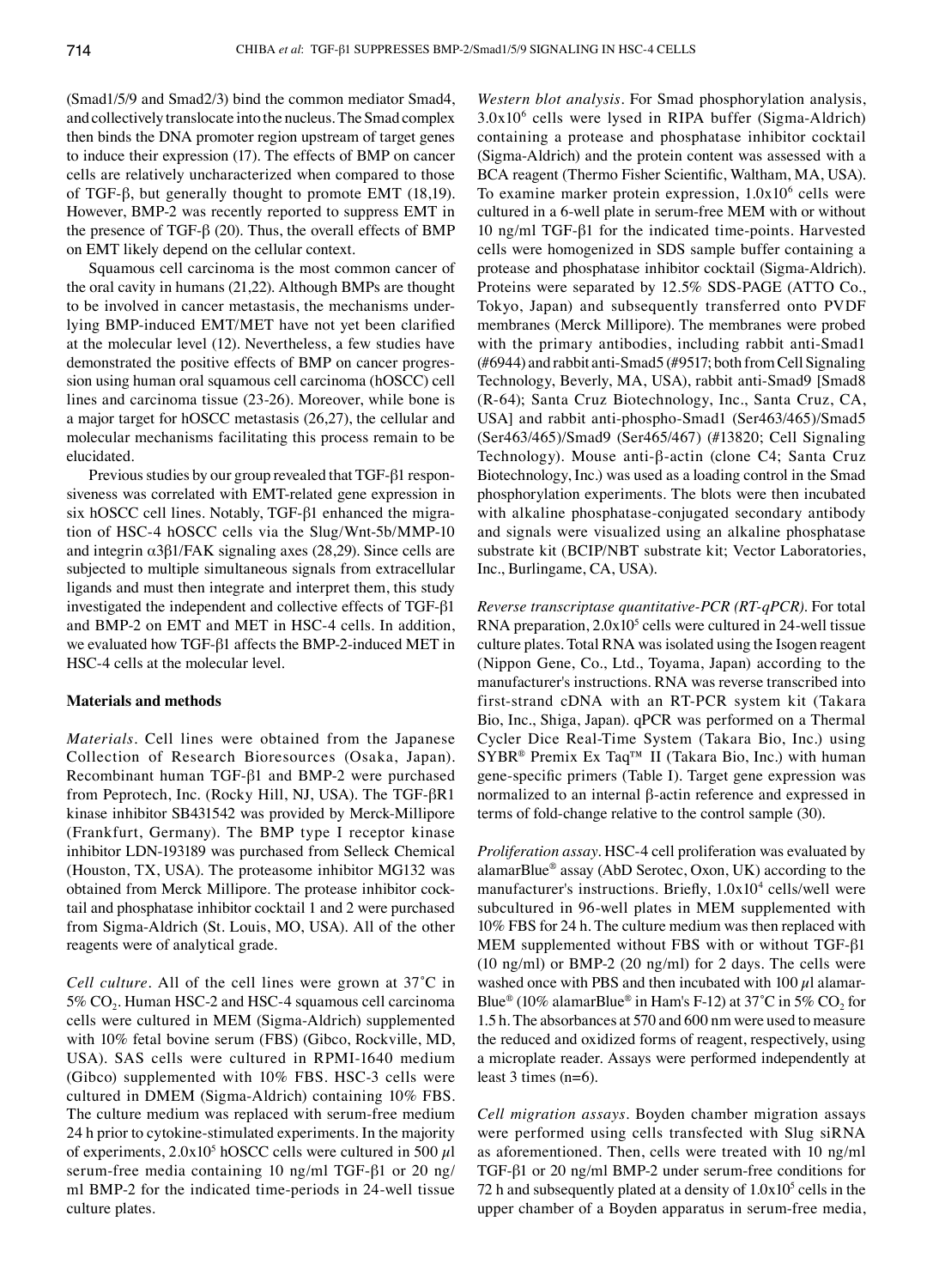Δ

6

5

 $\overline{4}$ 

| Table I. Primer sequences for the qPCR analysis. |  |  |  |
|--------------------------------------------------|--|--|--|
|--------------------------------------------------|--|--|--|

| Genes                   |   | Primer sequences                |
|-------------------------|---|---------------------------------|
| $BMP-2$                 | F | 5'-AAGATTCCTAAGGCATGCTGTGTC-3'  |
|                         | R | 5'-TCGTCAAGGTACAGCATCGAGA-3'    |
| Cytokeratin 9           | F | 5'-TCAGCTGACTGGGCAGAACA-3'      |
|                         | R | 5'-ACCTCATGCTCGATCTGGGTTA-3'    |
| Cytokeratin 18          | F | 5'-AGGAGTATGAGGCCCTGCTGAA-3'    |
|                         | R | 5'-TTGCATGGAGTTGCTGCTGTC-3'     |
| E-cadherin              | F | 5'-TACACTGCCCAGGAGCCAGA-3'      |
|                         | R | 5'-TGGCACCAGTGTCCGGATTA-3'      |
| ID1                     | F | 5'-CGGAATCTGAGGGAGAACAAG-3'     |
|                         | R | 5'-CTGAGAAGCACCAAACGTGA-3'      |
| N-cadherin              | F | 5'-CGAATGGATGAAAGACCCATCC-3'    |
|                         | R | 5'-TCGTCAAGGTACAGCATCGAGA-3'    |
| NEDD4                   | F | 5'-GATTTGTAAACCGAATCCAGAAGCA-3' |
|                         | R | 5'-CCAGTCATTCACATCAACATCTCC-3'  |
| NEDD4L                  | F | 5'-CCAATGGGTCAGAAATAATGGTCA-3'  |
|                         | R | 5'-AAGGCGTTCATCTGCTTCTGG-3'     |
| Smad1                   | F | 5'-ACAGTCTGTGAACCATGGATTTGA-3'  |
|                         | R | 5'-TGAGGTGAACCCATTTGAGTAAGAA-3' |
| Samd <sub>5</sub>       | F | 5'-GCTTTCATCCCACCACTGTCTGTA-3'  |
|                         | R | 5'-CCTGCCGGTGATATTCTGCTC-3'     |
| Smad <sub>6</sub>       | F | 5'-GAGCTGAGCCGAGAGAAAGA-3'      |
|                         | R | 5'-AGATGCACTTGGAGCGAGTT-3'      |
| Smad7                   | F | 5'-TGCAACCCCCATCACCTTAG-3'      |
|                         | R | 5'-TCGTCAAGGTACAGCATCGAGA-3'    |
| Smad9                   | F | 5'-TGGCCCAGTCAGTTCACCAC-3'      |
|                         | R | 5'-CATGAAGATGAATCTCAATCCAGCA-3' |
| Smurf1                  | F | 5'-CCGCATCGAAGTGTCCAGAG-3'      |
|                         | R | 5'-CCCACGGAATTTCACCATCAG-3'     |
| Smurf2                  | F | 5'-TGCACTAACAACCTGCCGAAAG-3'    |
|                         | R | 5'-CTTGTCATTCCACAGCAAATCCAC-3'  |
| Snail                   | F | 5'-GACCACTATGCCGCGCTCTT-3'      |
|                         | R | 5'-TCGCTGTAGTTAGGCTTCCGATT-3'   |
| $\beta$ -actin          | F | 5'-GGAGATTACTGCCCTGGCTCCTA-3'   |
|                         | R | 5'-GACTCATCGTACTCCTGCTTGCTG-3'  |
| F, forward; R, reverse. |   |                                 |

Relative mRNA expression of target genes/<sub>B</sub>-actin 3  $\overline{2}$ 1  $\mathbf 0$ ID<sub>1</sub> Smad<sub>6</sub> Smad7 B HSC-3  $\overline{2}$  $\overline{\phantom{a}}$  control Relative mRNA expression of  $\equiv$  BMP-2 target genes/<sub>B-actin</sub>  $1.5$  $\mathbf{1}$  $0.5$  $\mathfrak{g}$ Smad6 Smad7 ID<sub>1</sub> C HSC-2  $\overline{c}$ Relative mRNA expression of  $\blacksquare$  control  $\equiv$  BMP-2 target genes/ß-actin  $4.5$  $\overline{1}$  $0.5$  $\mathbf 0$ ID<sub>1</sub> Smad6 Smad7 D SAS  $\overline{c}$  $\blacksquare$  control Relative mRNA expression of  $\blacksquare$  BMP-2 target genes/<sub>p-actin</sub>  $1.5$  $\mathbf{1}$  $0.5$  $\overline{0}$ Smad6 Smad7 ID<sub>1</sub> Figure 1. Difference in BMP-2 responsiveness in the hOSCC cell lines.

HSC-4

Expression of BMP-2 target genes Smad6, Smad7 and ID1 was evaluated in (A) HSC-4, (B) HSC-3, (C) HSC-2 and (D) SAS hOSCC cell lines following treatment with 10 ng/ml BMP-2 for 3 h (light gray bars) vs. untreated controls (dark gray bars). Data represent the mean  $\pm$  SD from triplicate experiments ( \*\*P<0.01). hOSCC, human oral squamous cell carcinoma; BMP, bone morphogenetic protein.

and were allowed to migrate into the lower chamber containing medium supplemented with 10% FBS for 24 h at 37˚C. The chamber filter was fixed in 4% paraformaldehyde and stained with DAPI (1:500; Sigma-Aldrich) for 10 min. Migrating cells were counted in 9 fields on the membrane. Values indicate the mean number of migrating cells compared to the controls.

*Statistical analysis.* All experiments were performed at least 3 times independently. Results are expressed as the means  $\pm$  standard deviation (SD). Data were analyzed using two-tailed, independent Student's t-tests. P<0.05 was considered statistically significant.

#### **Results**

*BMP-2 responsiveness in the hOSCC cell lines.* We first studied the cellular response to BMP-2 in four hOSCC cell lines: HSC-2, HSC-3, HSC-4, and SAS. Smad6, Smad7 and ID1 are targets of BMP signaling (31). Expression analysis revealed that BMP-2 induced a significant upregulation of all three target genes in the HSC-4 cells (Fig. 1A), but no marked changes were observed in the other cell lines (Fig. 1B-D). Thus, we used HSC-4 cells to investigate the effects of

 $\blacksquare$ control BMP-2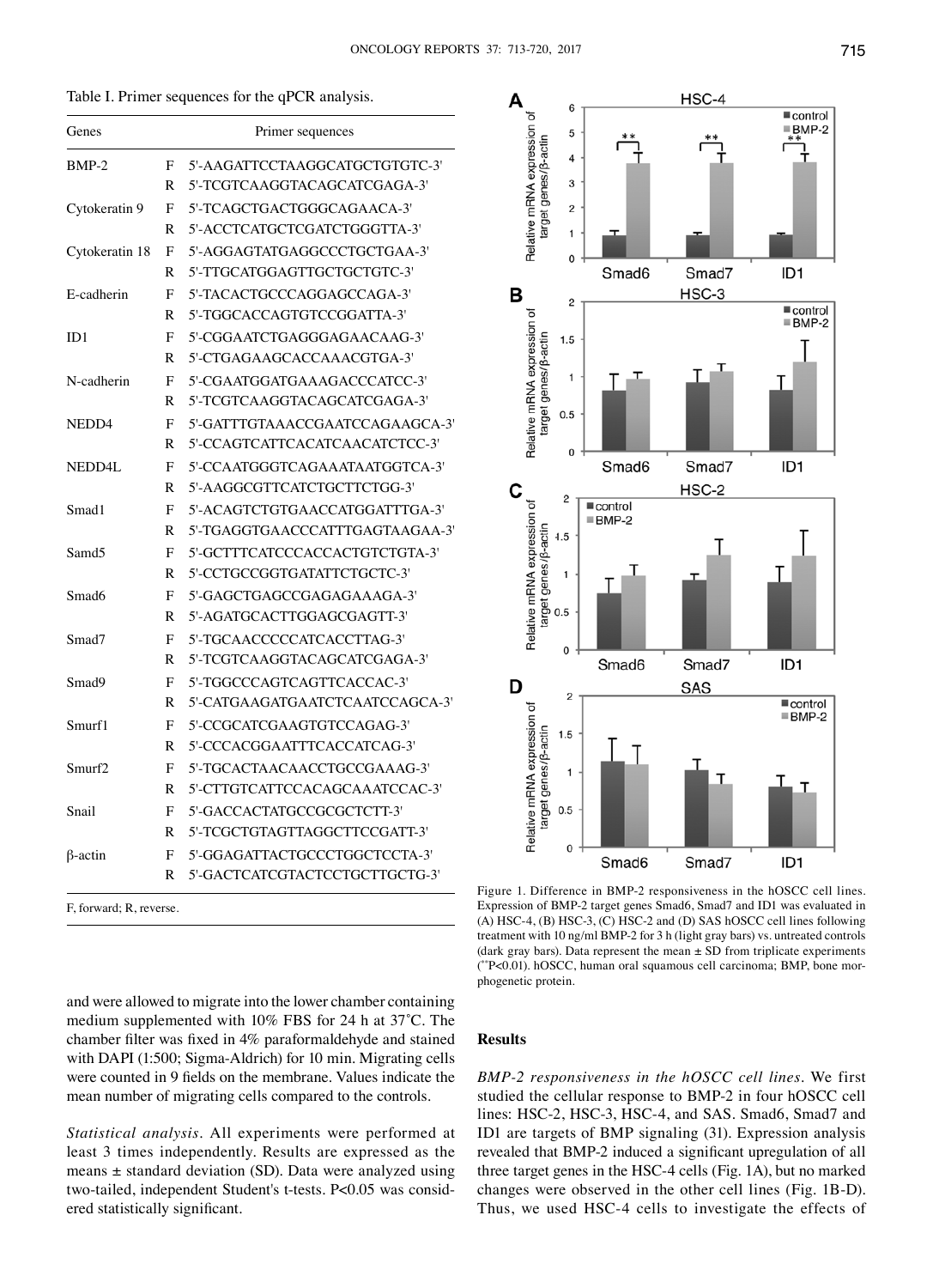

Figure 2. Time-points of the BMP-2-induced response in HSC-4 cells. (A) Smad6 and (B) ID1 gene expression was examined in cells treated with BMP-2 (dark-grey bars) or controls (medium-gray bars) for the indicated times. Some samples were pre-treated with 50 nM LDN-193189 for 30 min before BMP-2 treatment (light-gray bars). Data represent the mean  $\pm$  SD from triplicate experiments (\*\*P<0.01). (C) Smad1/5/9 phosphorylation and Smad1 protein levels were monitored in BMP-2 stimulated cells for up to 60 min. β-actin served as a loading control; BMP, bone morphogenetic protein.

BMP-2 on MET in the following experiments. In addition, HSC-4 cells are also responsive to TGF-β1 stimulation based on our previous examinations (28).

*BMP-2-induced response in HSC-4 cells.* To confirm BMP-2 signaling in HSC-4 cells, the time course of Smad6 and ID1 gene expression was investigated in the presence or absence of LDN-193189, a selective inhibitor of activin receptor-like kinase (ALK)-2/3 (Fig. 2A and B). The results showed that both genes were upregulated 1 h after BMP-2 treatment, peaking at 3 h post-stimulation, which was significantly inhibited by LDN-193189. Moreover, Smad1/5/9 phosphorylation was increased in the BMP-2-treated HSC-4 cells, but inhibited in the presence of LDN-193189 (Fig. 2C). Thus, these results indicated that BMP-2 elicits Smad1/5/9 activation and target gene expression in HSC-4 cells.

*Effects of BMP-2 or TGF-β1 on epithelial and mesenchymal status in HSC-4 cells.* Next, we examined how BMP-2 alters the



Figure 3. Effects of BMP-2 or TGF-β1 on epithelial and mesenchymal marker expression in HSC-4 cells. Cells were stimulated with (light gray bars) or without (dark grey bars) 10 ng/ml BMP-2 or TGF-β1 for 48 h. (A and B) E-cadherin, (A) CK9 and (B) CK18 were examined as epithelial markers. (C and D) N-cadherin and vimentin were analyzed as mesenchymal markers. Data represent the mean  $\pm$  SD from triplicate experiments ( $P$ <0.05; \*\*P<0.01). BMP, bone morphogenetic protein; TGF-β1, transforming growth factor-β1.

epithelial and mesenchymal characteristics of HSC-4 cells by examining marker expression with RT-qPCR (Fig. 3). Notably, the epithelial marker cytokeratin 9 (CK9) was clearly upregulated following BMP-2-stimulation (Fig. 3A, right), whereas that of N-cadherin was significantly suppressed (Fig. 3C, left). Conversely, TGF-β1 stimulation resulted in the significant suppression of epithelial cytokeratin 18 (CK18) marker (Fig. 3B, right), as well as the induction of the mesenchymal markers N-cadherin and vimentin (Fig. 3D). However, the expression of epithelial marker E-cadherin was not affected by either BMP-2 or TGF-β1 stimulation (Fig. 3A and B, left),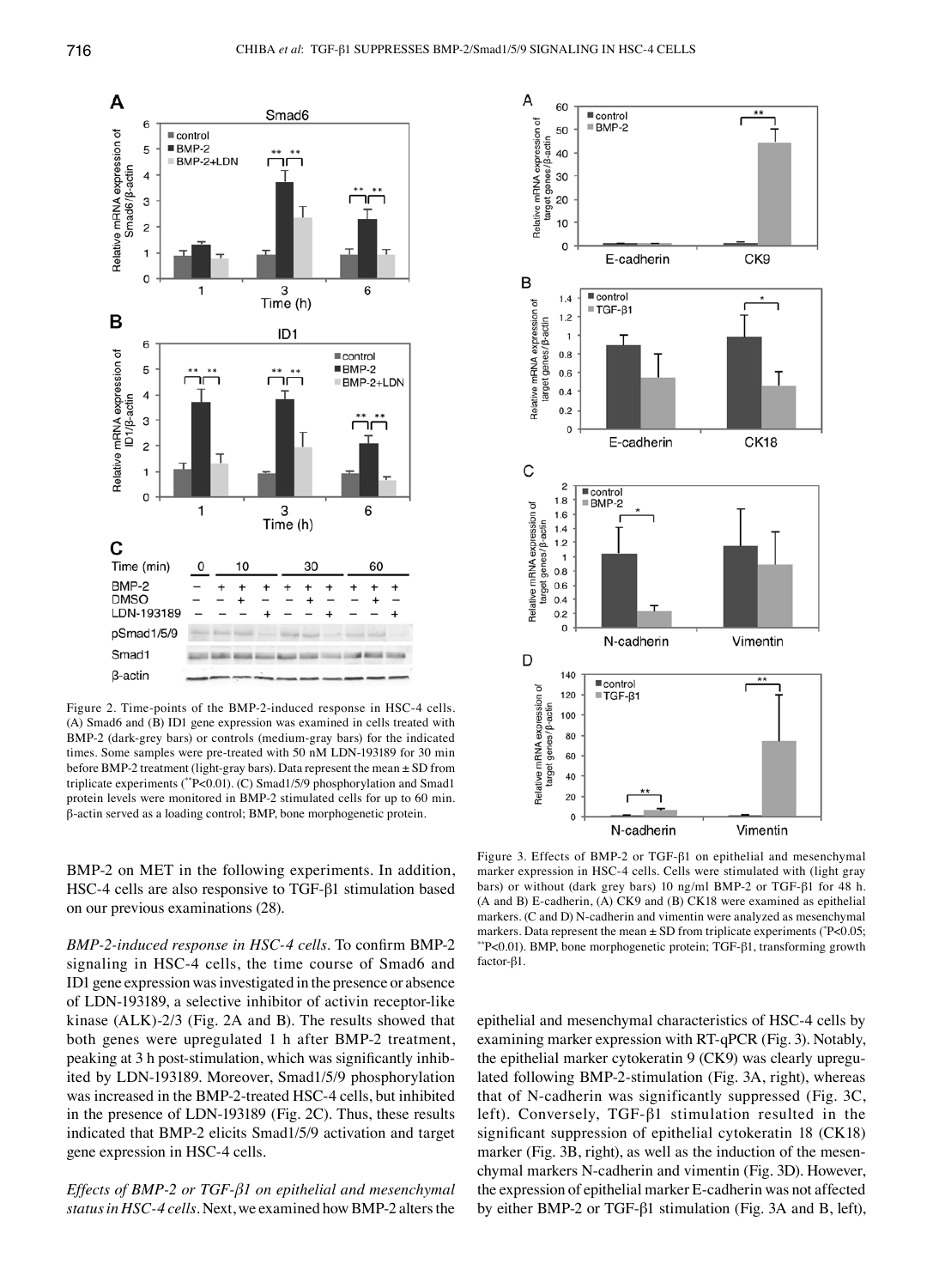

Figure 4. TGF-β1 abrogates the BMP-2-mediated effects on gene expression in a dose-dependent manner. (A) HSC-4 cells were cultured with or without 10 ng/ml BMP-2 for 48 h (CK9 and N-cadherin) or 6 h (Snail). Some cells were pre-treated with LDN-193189 (50 nM) for 30 min before BMP-2 stimulation. The expression of CK9, N-cadherin and Snail was analyzed by RT-qPCR. (B-E) Cells were co-stimulated with increasing doses of TGF-β1 as indicated for (B and D) 48 h, (C) 3 h and (E) 6h with 10 ng/ml BMP-2 simultaneously. (B) CK9, (C) ID1, (D) N-cadherin and (E) Snail were analyzed by RT-qPCR. Data represent the mean ± SD from triplicate experiments (\*P<0.05; \*\*P<0.01). TGF-β1, transforming growth factor-β1; BMP, bone morphogenetic protein.

and mesenchymal vimentin was not significantly affected by BMP-2 (Fig. 3C, right). Moreover, the morphology of BMP-2-treated HSC-4 cells was not different from that of control cells (data not shown). Collectively, these data indicated that TGF-β1 suppresses epithelial marker expression and promotes that of mesenchymal markers, resulting in EMT. In contrast, BMP-2 has the opposite effect promoting MET.

*TGF-β1 abrogates BMP-2-mediated effects on MET/EMT gene expression in a dose-dependent manner.* To examine the function of TGF-β1 on BMP-2-induced MET, HSC-4 cells were treated with increasing doses of TGF-β1 with or without BMP-2 stimulation. BMP-2-induced epithelial CK9 (Fig. 4A, left) and ID1 upregulation (Fig. 2B), whereas the N-cadherin and Snail downregulation (Fig. 4A, right) was significantly suppressed by LDN-193189. Moreover, BMP-2-induced CK9 and ID1 upregulation was significantly suppressed by TGF-β1 in a dose-dependent manner (Fig. 4B and C). Similarly, BMP-2-induced N-cadherin and Snail downregulation were significantly suppressed by TGF-β1 stimulation in a dose-dependent manner (Fig. 4D and E).

*Effect of TGF-β1 on Smad1/5/9 expression and phosphorylation.* Western blot analysis showed that TGF-β1 hindered Smad1/5/9 phosphorylation in HSC-4 cells in the presence or absence of BMP-2 (Fig. 5A). In addition, while TGF-β1 suppressed Smad1 expression independently of BMP-2, it had no marked effect on Smad5 expression. Smad9 expression was undetectable regardless of exogenous stimulation. With respect to RNA expression, both Smad1 and 9 were significantly decreased by TGF-β1 stimulation, whereas that of Smad5 was unaffected (Fig. 5B). TGF-β1 stimulation alters the levels of phosphorylated (p)Smad1/5 and pSmad2 by regulating the E3 ligase activities of Smurf1 (32,33), NEDD4 (34) Smurf2 (35) and NEDD4L (36), respectively. Notably, Smurf1 and NEDD4 were significantly upregulated by TGF-β1 stimulation, whereas Smurf2 and NEDD4L were mostly unchanged (Fig. 5C). However, the TGF-β1-mediated degradation of BMP-2-induced pSmad1/5/9 remained intact after treatment with MG132 proteasome inhibitor. This suggested that BMP signal attenuation by TGF-β1 occurs in a proteasome-independent manner (Fig. 5D), possibly through the Smad1/9 downregulation (Fig. 5B). Thus, the effect of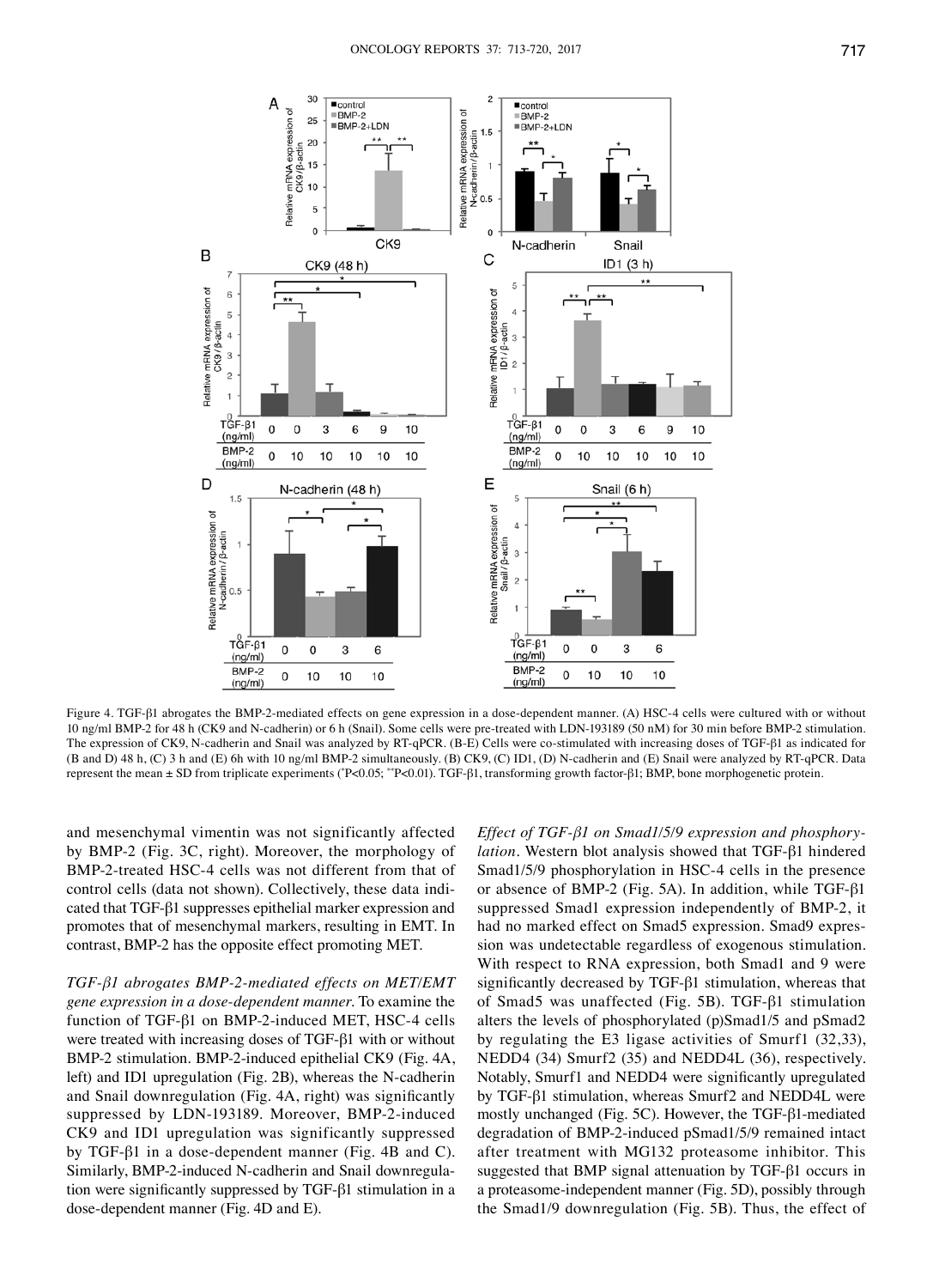

Figure 5. Effect of TGF-β1 on BMP-2-induced Smad1/5/9 protein expression and phosphorylation in HSC-4 cells. (A) HSC-4 cells were cultured with or without 10 ng/ml TGF-β1 for 48 h, and subsequently treated with or without BMP-2 (20 ng/ml) for the indicated times. Smad1/5/9 expression and phosphorylation were then examined by western blot analysis. (B) Smad1, Smad5 and Smad9 mRNA expression levels following treatment with (black bars) or without (gray bars) TGF-β1 (10 ng/ml) for 48 h. (C) Smurfl, Smurf2, NEDD4 and NEDD4L mRNA expression levels were examined after treatment with (black bars) or without (gray bars) TGF-β1 for 48 h. Data represent the mean ± SD from triplicate experiments (\*\*P<0.01). (D) HSC-4 cells were pre-treated with an MG-132 proteasome inhibitor (0.5  $\mu$ M) or DMSO (vehicle) for 30 min and then treated with TGF-β1 and/or BMP-2 as described in (A). Smad1/5/9 expression and phosphorylation were then examined by western blot analysis. TGF-β1, transforming growth factor-β1; BMP, bone morphogenetic protein.



Figure 6. Effect of BMP-2 or TGF-β1 on HSC-4 cell migration and proliferation. (A) Cell migration was evaluated in cells stimulated with BMP-2 (10 ng/ml; dark gray bar), TGF-β1 (10 ng/ml; light gray bar), or left untreated (black bar) using a Boyden chamber assay. Data represent the mean ± SD from triplicate experiments (°P<0.01). (B) Proliferation was monitored in cells stimulated with or without 10 ng/ml BMP-2 or TGF-β1 in serum-free (gray bar) or 10% FBS-supplemented (black bar) media by alamarBlue® assay. Data represent the mean ± SD of 6 wells (\* P<0.05, \*\*P<0.01). BMP, bone morphogenetic protein; TGF-β1, transforming growth factor-β1.

TGF-β1 on BMP-2 signaling likely results from the suppression of Smad1/9 expression rather than phosphorylation.

#### **Discussion**

*Effect of BMP-2 and TGF-β1 on HSC-4 cell migration and proliferation.* The effect of BMP-2 on cell migration and proliferation was investigated to assess its potential effect on hOSCC progression (Fig. 6). This analysis revealed that TGF-β1 significantly enhanced the migratory capacity of HSC-4 cells 72 h after TGF-β1 stimulation, whereas BMP-2 did not (Fig. 6A). Alternatively, BMP-2 facilitated cell proliferation 48 h after stimulation, but was significantly suppressed in the presence of TGF-β1 (Fig. 6B).

In order to detect BMP-2-responsive hOSCC, Smad6 and ID1 expression (Fig. 1) and Smad1/5/9 phosphorylation (Fig. 2) were examined in four hOSCC cell lines after BMP-2 stimulation. HSC-4 cells were the most responsive to both BMP-2 and TGF-β1 and thus selected for further analysis. Results from the present study demonstrate that BMP-2 promoted the expression of epithelial CK9, but suppressed that of the mesenchymal markers N-cadherin and vimentin (Fig. 3C), suggesting that it promotes MET. Moreover, these BMP-2-inducible effects were significantly inhibited by TGF-β1 stimulation in HSC-4 cells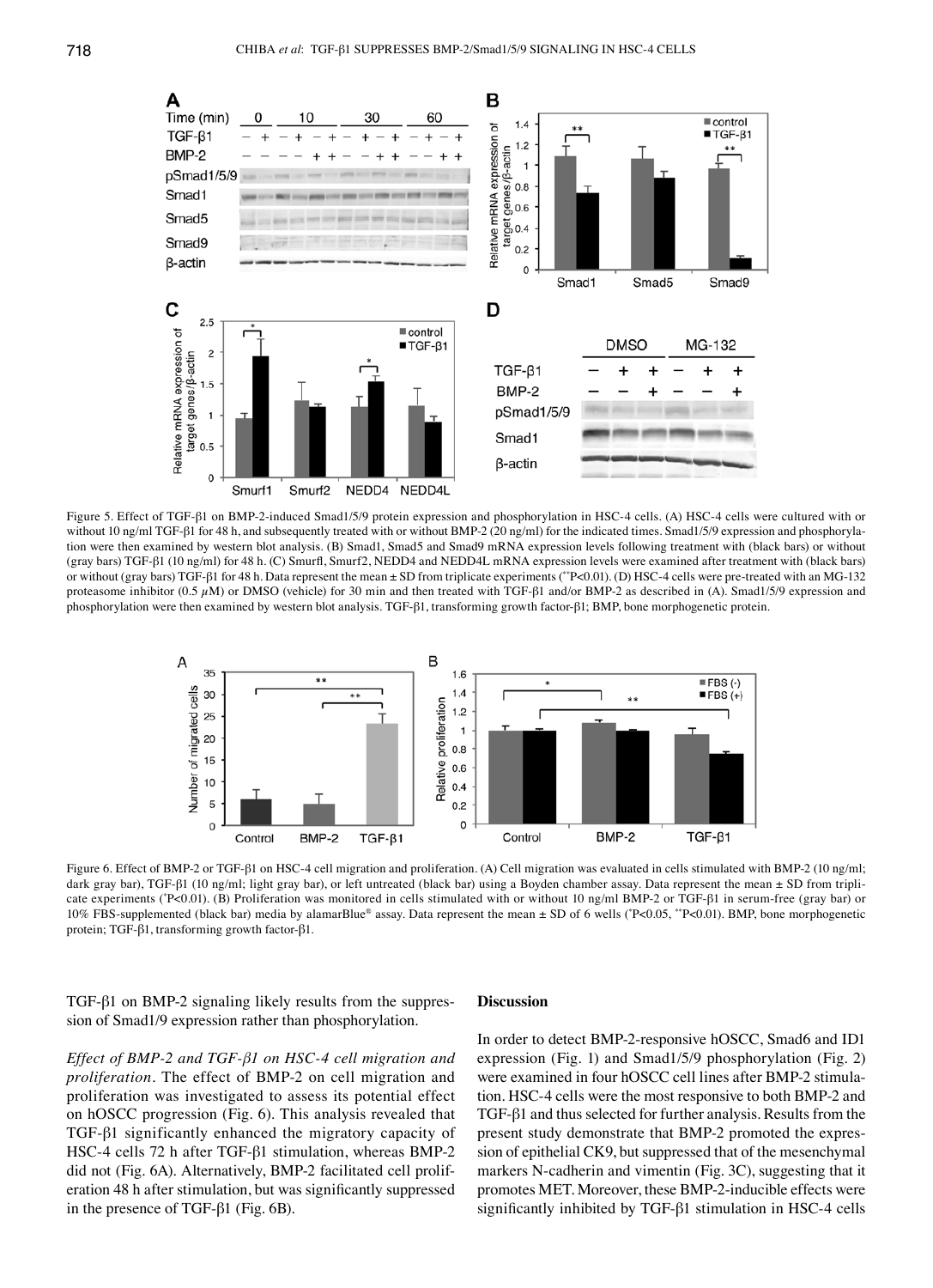in a dose-dependent manner (Fig. 4B-E). Collectively, these results strongly suggest that TGF-β1 inhibits BMP-2-induced MET in hOSCC.

Further analysis revealed that TGF-β1 suppressed BMP-2-induced Smad1/5/9 phosphorylation (Fig. 5A) and Smad1/9 expression (Fig. 5B) and promoted the expression of E3 protein ligases that target BMP-2 pathway effectors in HSC-4 cells (Fig. 5C). As such, TGF-β1 is likely a key regulator of Smad1/5/9 pathway suppression downstream of BMP-2 in hOSCC cells. ID (inhibitor of DNA binding) proteins are a family of four transcriptional regulators, including ID1 (31). ID1 expression is reportedly enhanced by BMP-2-mediated Smad1/5 pathway activity (Figs. 1A, 2B and 2C) (37,38). ID proteins have significant implications in cancer progression as Stankic *et al* reported that ID1 induced MET during metastatic breast cancer cell colonization (39). Moreover, Del Pozo Martin *et al* (40) reported that metastatic colonization is induced by the interaction between mesenchymal cancer cells and stromal fibroblasts, which secrete factors to induce MET via BMP/Smad1/5 signaling. Our study showed that ID1 protein expression was increased when cultured in activated fibroblast-conditioned media, but was blocked by LDN-193189 treatment. Based on these data, TGF-β1 may suppress MET by disrupting BMP-2 mediated Smad1/5/9 signaling, resulting in ID1 downregulation in HSC-4 cells. On the other hand, Snail is upregulated during EMT and generates a positive feedback loop (10). Notably, Snail expression was significantly suppressed by BMP-2 in HSC-4 cells (Fig. 4A, right and 4E); however, whether BMP-2-induced Smad1/5/9 signaling plays an important role in Snail suppression in HSC-4 cells remains unclear.

Cancer metastasis is the result of cancer cell MET, as well as their proliferative burst after homing to these metastatic sites (12,40). As shown in Fig. 6B, BMP-2 significantly induced HSC-4 cell proliferation, which was not observed following TGF-β1 treatment. If hOSCC cells are susceptible to BMP-2 stimulation at metastatic sites, they likely retain a high proliferative capacity to promote secondary tumor formation. Collectively, this evidence supports that BMP-2 positively regulates metastatic colonization in hOSCC. On the other hand, TGF-β1 induces EMT (28) and increases cell migration (Fig. 6A) and invasion (29) in primary hOSCC tumors. In addition, TGF-β1 may inhibit tumor progression by attenuating BMP-2-induced MET at metastatic sites.

Yang *et al* (20) reported that BMP-2 suppresses EMT in TGF-β1-induced renal interstitial fibrosis. Interestingly, BMP-2 attenuated TGF-β1-induced EMT of NRK-49F kidney fibroblasts downregulating Snail expression. Alternatively, we found that the BMP-2-induced Snail downregulation was significantly inhibited by TGF-β1 stimulation in a dose-dependent manner (Fig 4E), suggesting that TGF-β1 suppresses the BMP-2-induced MET by disrupting the induction of Snail in hOSCC cells. Recently, it was reported that BMP-4 may inhibit TGF-β1-induced EMT in primary retinal pigment epithelium cells through the Smad2/3 pathway (41). Therefore, it will be necessary to determine whether TGF-β1-induced EMT is inhibited by BMP stimulation in hOSCC cells in the future.

Our findings partly clarify the molecular mechanisms underlying EMT and MET in hOSCC and may facilitate the discovery of molecular drug targets to attenuate hOSCC progression.

#### **Acknowledgements**

We would like to thank Editage (www.editage.jp) for English language editing. This study was supported in part by a Grant-in-aid for Scientific Research (no. 90118274 to S.K., no. 26293426 to T.S. and no. 2667052 and 16H05534 to A.I.) from the Ministry of Education, Culture, Sports, Science, and Technology of Japan; Grant-in-aid for the Strategic Medical Science Research Center from the Ministry of Education, Culture, Sports, Science and Technology of Japan, 2010-2014.

#### **References**

- 1. Smith A, Teknos TN and Pan Q: Epithelial to mesenchymal tran- sition in head and neck squamous cell carcinoma. Oral Oncol 49: 287-292, 2013.<br>2. Thiery JP, Acloque H, Huang RY and Nieto MA: Epithelial-
- mesenchymal transitions in development and disease. Cell 139: 871-890, 2009.
- 3. Weber CE, Li NY, Wai PY and Kuo PC: Epithelial-mesenchymal transition, TGF-β, and osteopontin in wound healing and tissue remodeling after injury. J Burn Care Res 33: 311-318, 2012.
- the lial-to-mesenchymal transition in renal fibrosis of chronic kidney disease. Clin Exp Nephrol 17: 488-497, 2013.
- 5. Fabregat I, Malfettone  $\hat{A}$  and Soukupova J: New insights into the crossroads between EMT and stemness in the context of cancer. J Clin Med 5: 37, 2016.
- 6. Moustakas A and Heldin P: TGFβ and matrix-regulated epithelial to mesenchymal transition. Biochim Biophys Acta 1840: 2621-2634, 2014.
- 7. Batlle E, Sancho E, Francí C, Domínguez D, Monfar M, Baulida J and García De Herreros A: The transcription factor snail is a repressor of E-cadherin gene expression in epithelial tumour cells. Nat Cell Biol 2: 84-89, 2000.
- 8. Medici D, Hay ED and Olsen BR: Snail and Slug promote epithelial-mesenchymal transition through β-catenin-T-cell factor-4-dependent expression of transforming growth factor-β3. Mol Biol Cell 19: 4875-4887, 2008.<br>9. Zeisberg M and Neilson EG: Biomarkers for epithelial-mesen-
- chymal transitions. J Clin Invest 119: 1429-1437, 2009.
- 10. Peinado H, Olmeda D and Cano A: Snail, Zeb and bHLH factors in tumour progression: An alliance against the epithelial phenotype? Nat Rev Cancer 7: 415-428, 2007.
- 11. Lamouille S, Xu J and Derynck R: Molecular mechanisms of epithelial-mesenchymal transition. Nat Rev Mol Cell Biol 15: 178-196, 2014.
- 12. Wakefield LM and Hill CS: Beyond TGFβ: Roles of other TGFβ superfamily members in cancer. Nat Rev Cancer 13: 328-341,
- 2013.<br>13. Simic P and Vukicevic S: Bone morphogenetic proteins in development and homeostasis of kidney. Cytokine Growth Factor Rev 16: 299-308, 2005.
- 14. Bragdon B, Moseychuk O, Saldanha S, King D, Julian J and Nohe A: Bone morphogenetic proteins: A critical review. Cell Signal 23: 609-620, 2011.
- 15. Wu M, Chen G and Li YP: TGF-β and BMP signaling in osteoblast, skeletal development and bone formation, homeo- stasis and disease. Bone Res 4: 16009, 2016.
- 16. Kopf J, Paarmann P, Hiepen C, Horbelt D and Knaus P: BMP growth factor signaling in a biomechanical context. Biofactors 40: 171-187, 2014.
- 17. Chen G, Deng C and Li YP: TGF-β and BMP signaling in osteoblast differentiation and bone formation. Int J Biol Sci 8: 272-288, 2012.
- 18. McCormack N and O'Dea S: Regulation of epithelial to mesenchymal transition by bone morphogenetic proteins. Cell Signal 25: 2856-2862, 2013.
- 19. Kang MH, Kim JS, Seo JE, Oh SC and Yoo YA: BMP2 accel- erates the motility and invasiveness of gastric cancer cells via activation of the phosphatidylinositol 3-kinase (PI3K)/Akt pathway. Exp Cell Res 316: 24-37, 2010.
- 20. Yang YL, Ju HZ, Liu SF, Lee TC, Shih YW, Chuang LY, Guh JY, Yang YY, Liao TN, Hung TJ, *et al*: BMP-2 suppresses renal interstitial fibrosis by regulating epithelial-mesenchymal transition. J Cell Biochem 112: 2558-2565, 2011.